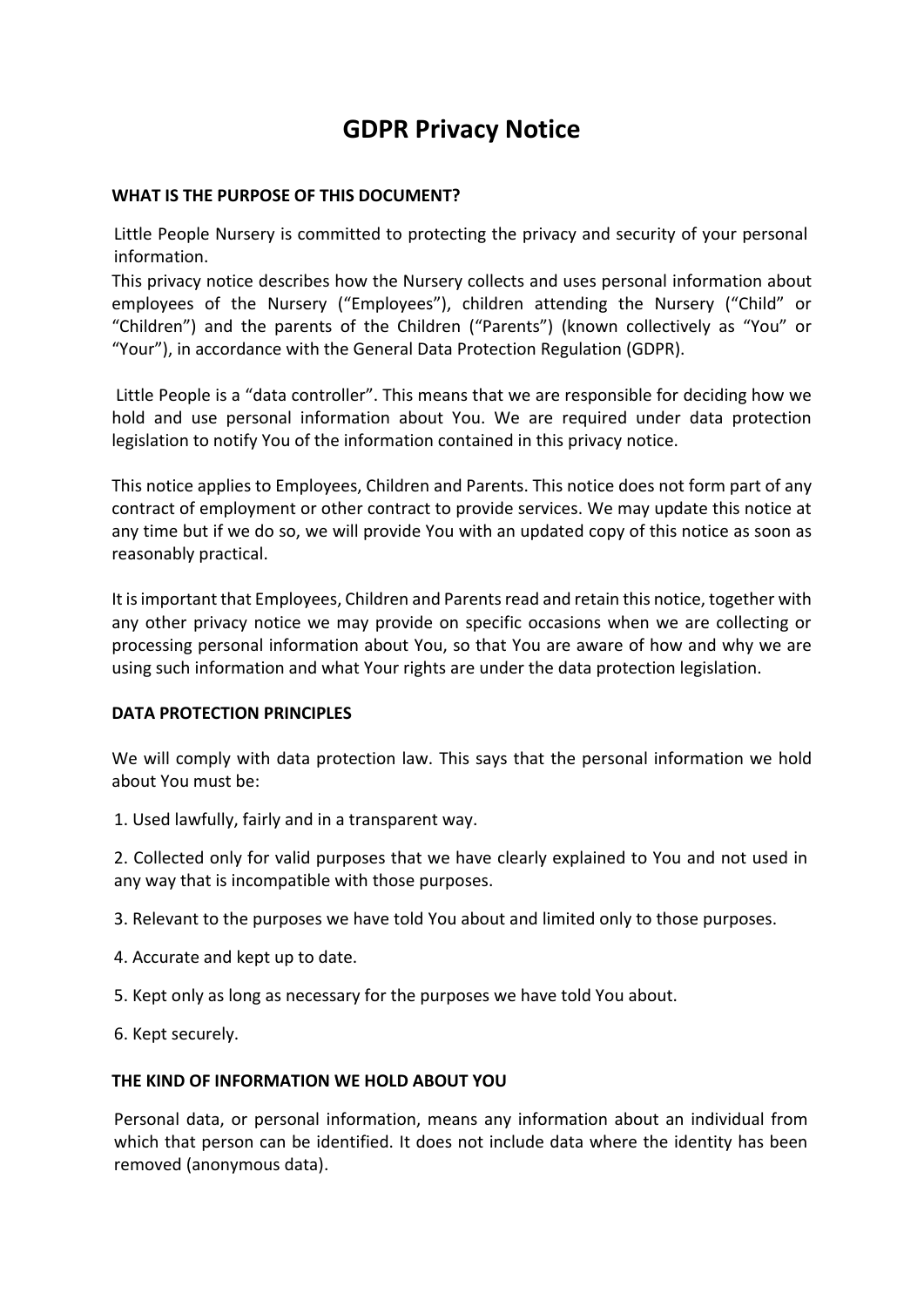There are "special categories" of more sensitive personal data which require a higher level of protection, such as information about a person's health or sexual orientation.

## **Employees:**

We will collect, store, and use the following categories of personal information about Employees:

- Personal contact details such as name, title, addresses, telephone numbers, and personal email addresses.
- Date of birth.
- Gender.
- Marital status and dependants.
- Next of kin and emergency contact information.
- National Insurance number.
- Bank account details, payroll records and tax status information.
- Salary, annual leave, pension and benefits information.
- Start date and, if different, the date of an Employee's continuous employment.
- Location of employment or workplace.
- Recruitment information (including copies of right to work documentation, references and other information included in a CV or cover letter or as part of the application process).
- Employment records (including job titles, work history, working hours, holidays, training records and professional memberships).
- Personnel files and training records including performance information, disciplinary and grievance information, and working time records.
- Information about your use of our information and communications systems.
- Records of any reportable death, injury, disease or dangerous occurrence.

We may also collect, store and use the following "**special categories**" of more sensitive personal information:

- Information about an Employee's race or ethnicity.
- Information about an Employee's health, including any medical condition, accident, health and sickness records, including:
	- where an Employee leaves employment and under any share plan operated by a group company the reason for leaving is determined to be ill-health, injury or disability, the records relating to that decision;
	- details of any absences (other than holidays) from work including time on statutory parental leave and sick leave; and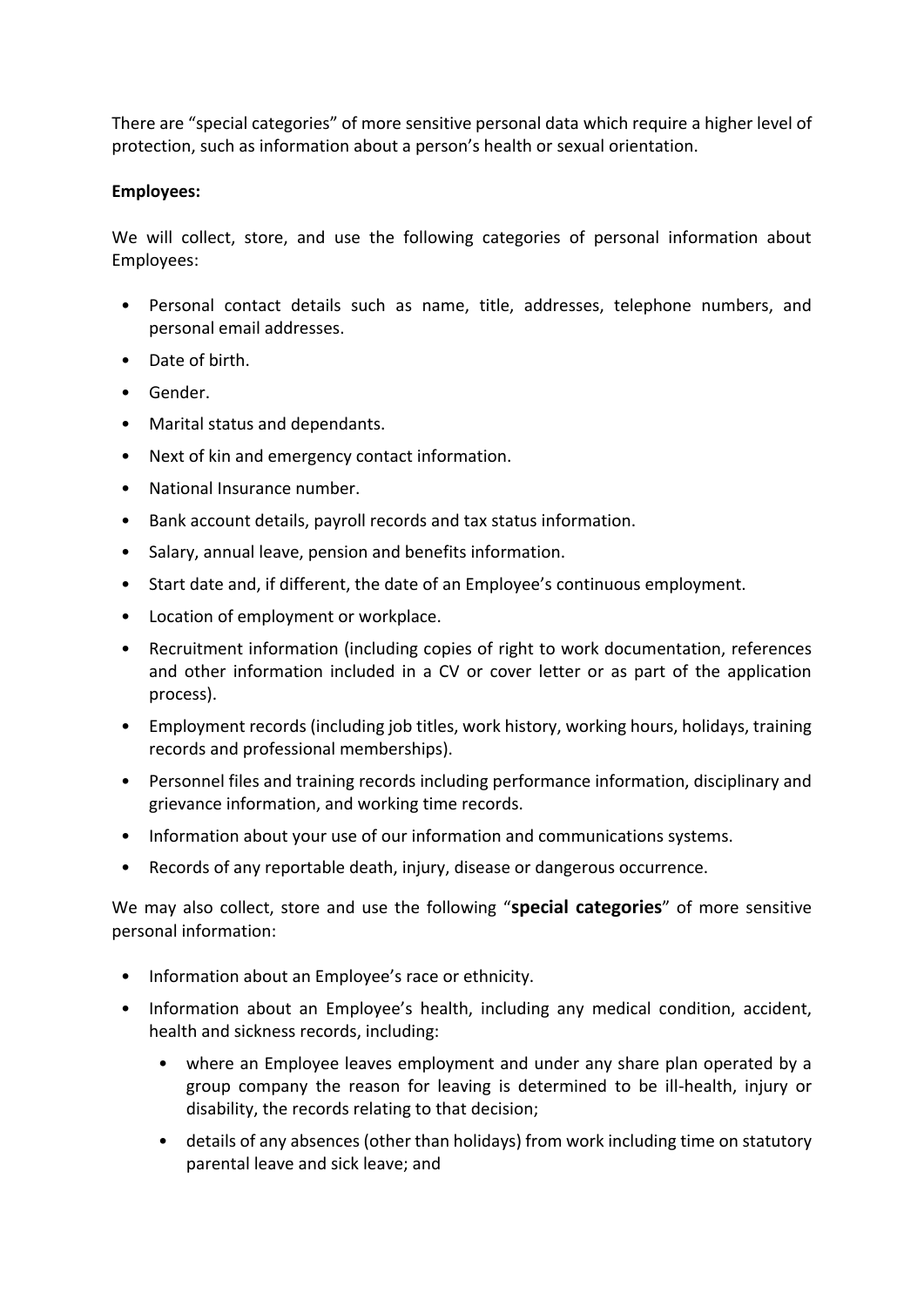• where an Employee leaves employment and the reason for leaving is related to their health, information about that condition needed for pensions and permanent health insurance purposes.

# **Children:**

We will collect, store, and use the following categories of personal information about Children:

- Name
- Date of birth
- Home address
- Dietary requirements
- Attendance information
- First names of the Child to signpost Children to where their belongings are stored at the Nursery that they attend. Photographs and partial date of birth are also used for general display purposes
- Emergency contact should Parents be unavailable and the emergency contact's contact details
- Any records for each Child containing the work of the Child whilst at the Nursery, observations about the Child's development whilst at the Nursery from Employees of the Nursery, specific examples of the Child's progress, photographs demonstrating the Child's development whilst at the Nursery, and personal details of the Child (e.g. their date of birth) ("Progress Report")
- Records relating to individual Children e.g. care plans, common assessment frameworks, speech and language referral forms, registers and medication forms.
- Accidents and pre-existing injuries forms
- Records of any reportable death, injury, disease or dangerous occurrence
- Observation, planning and assessment records of Children

We may also collect, store and use the following "special categories" of more sensitive personal information:

- Information about a Child's race or ethnicity, spoken language and nationality.
- Information about a Child's health, including any medical condition, health and sickness records.
- Information about a Child's accident or incident reports including reports of preexisting injuries.
- Information about a Child's incident forms / child protection referral forms / child protection case details / reports.

**Parents:**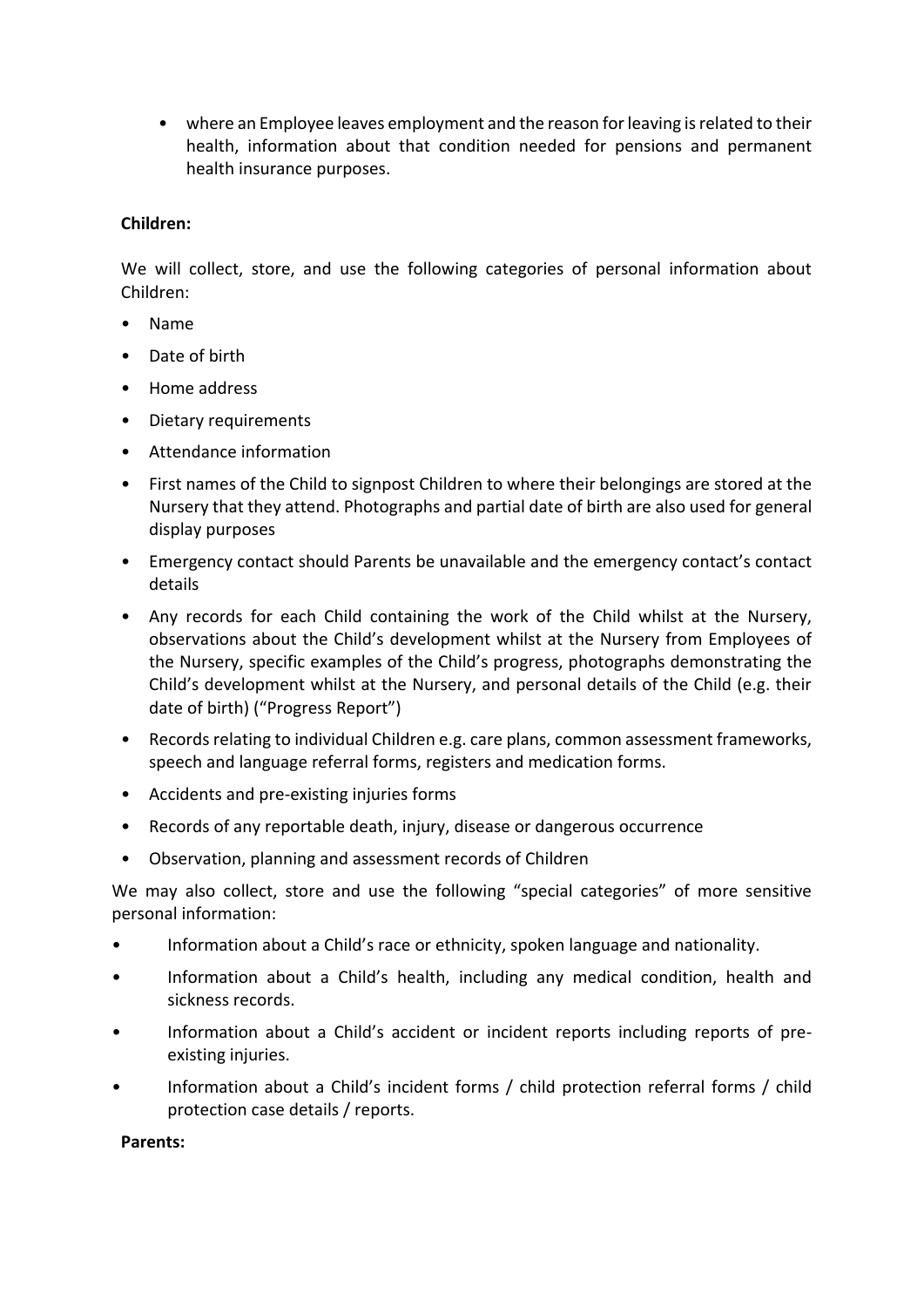We will collect, store, and use the following categories of personal information about Parents:

- Name
- Home address
- Telephone numbers, and personal email addresses.
- National Insurance number.
- Date of birth

We may also collect, store and use the following "special categories" of more sensitive personal information:

- Information about a Parent's race or ethnicity, spoken language and nationality.
- Conversations with Parents where Employees of the Nursery deem it relevant to the prevention of radicalisation or other aspects of the governments Prevent strategy.

#### **HOW IS YOUR PERSONAL INFORMATION COLLECTED?**

#### **Employees:**

We collect personal information about Employees through the application and recruitment process, either directly from candidates or sometimes from an employment agency or background check provider. We may sometimes collect additional information from third parties including former employers, credit reference agencies or other background check agencies.

We will collect additional personal information in the course of job-related activities throughout the period of when an Employee works for us.

#### **Children and Parents:**

We collect personal information about Children and Parents from when the initial enquiry is made by the Parents, through the enrolment process and until the Children stop using the Nursery's services.

#### **HOW WE WILL USE INFORMATION ABOUT YOU**

We will only use Your personal information when the law allows us to. Most commonly, we will use Your personal information in the following circumstances:

1. Where we need to perform the contract we have entered into with You.

2. Where we need to comply with a legal obligation.

3. Where it is necessary for our legitimate interests (or those of a third party) and Your interests and fundamental rights do not override those interests.

We may also use Your personal information in the following situations, which are likely to be rare: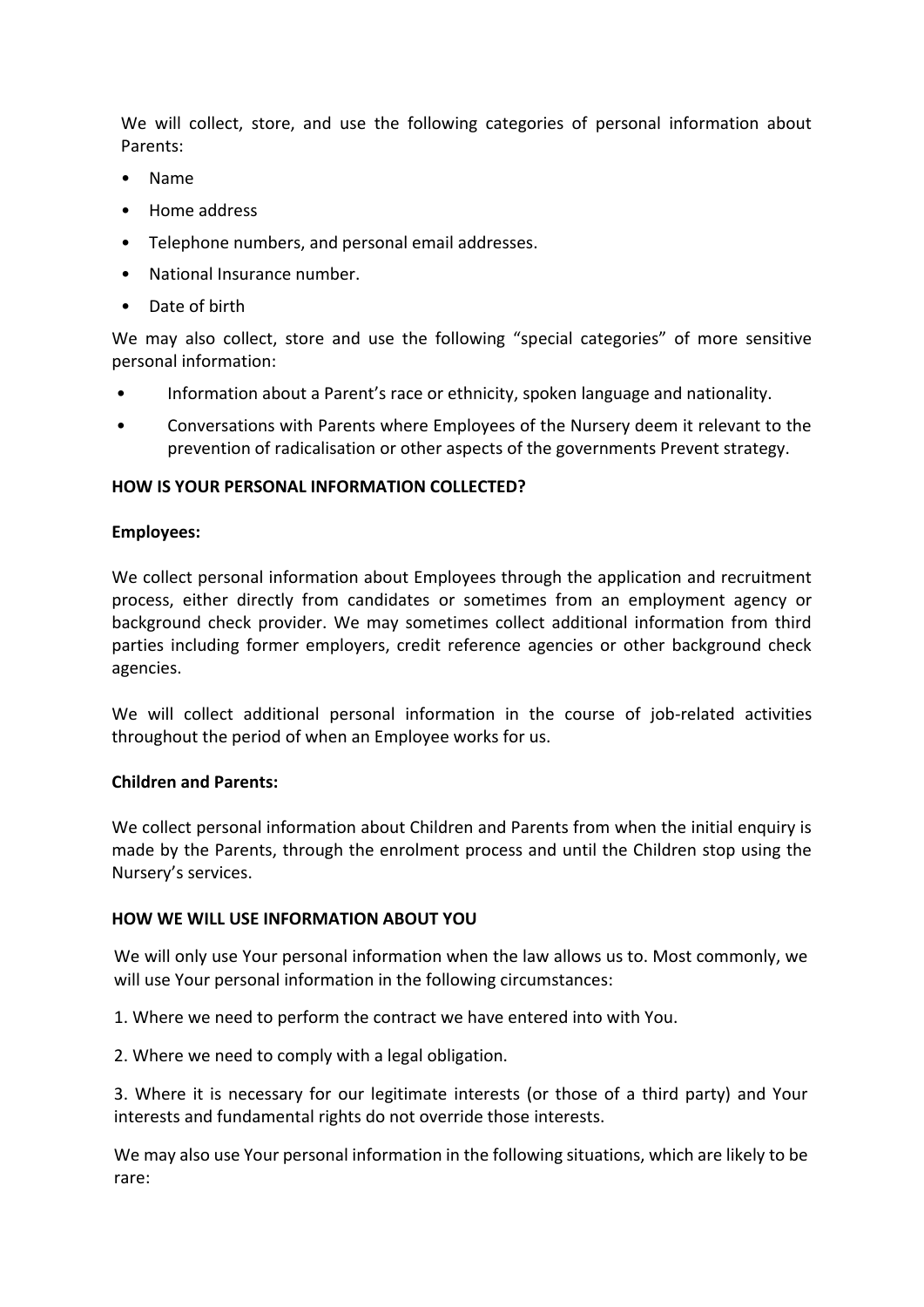1. Where we need to protect Your interests (or someone else's interests).

## **Situations in which we will use Employee personal information**

We need all the categories of information in the list above (see Employee section within the [Paragraph](#page-0-0) entitled 'The Kind of Information We Hold About You') primarily to allow us to perform our contracts with Employees and to enable us to comply with legal obligations. The situations in which we will process Employee personal information are listed below.

- Making a decision about an Employee's recruitment or appointment.
- Checking an Employee is legally entitled to work in the UK. Paying an Employee and, if an Employee is an Employee or deemed Employee for tax purposes, deducting tax and National Insurance contributions (NICs).
- Providing any Employee benefits to Employees.
- Enrolling you in a pension arrangement in accordance with our statutory automatic enrolment duties.
- Liaising with the trustees or managers of a pension arrangement operated by a group company, your pension provider and any other provider of employee benefits.
- Administering the contract we have entered into with an Employee.
- Conducting performance and/or salary reviews, managing performance and determining performance requirements.
- Assessing qualifications for a particular job or task, including decisions about promotions.
- Gathering evidence for possible grievance or disciplinary hearings.
- Making decisions about an Employee's continued employment, engagement.
- Making arrangements for the termination of our working relationship.
- Education, training and development requirements.
- Dealing with legal disputes involving Employees, including accidents at work.
- Ascertaining an Employee's fitness to work.
- Managing sickness absence.
- Complying with health and safety obligations.
- To prevent fraud.
- To monitor your use of our information and communication systems to ensure compliance with our IT policies.
- To ensure network and information security, including preventing unauthorised access to our computer and electronic communications systems and preventing malicious software distribution.
- Equal opportunities monitoring.

Some of the above grounds for processing will overlap and there may be several grounds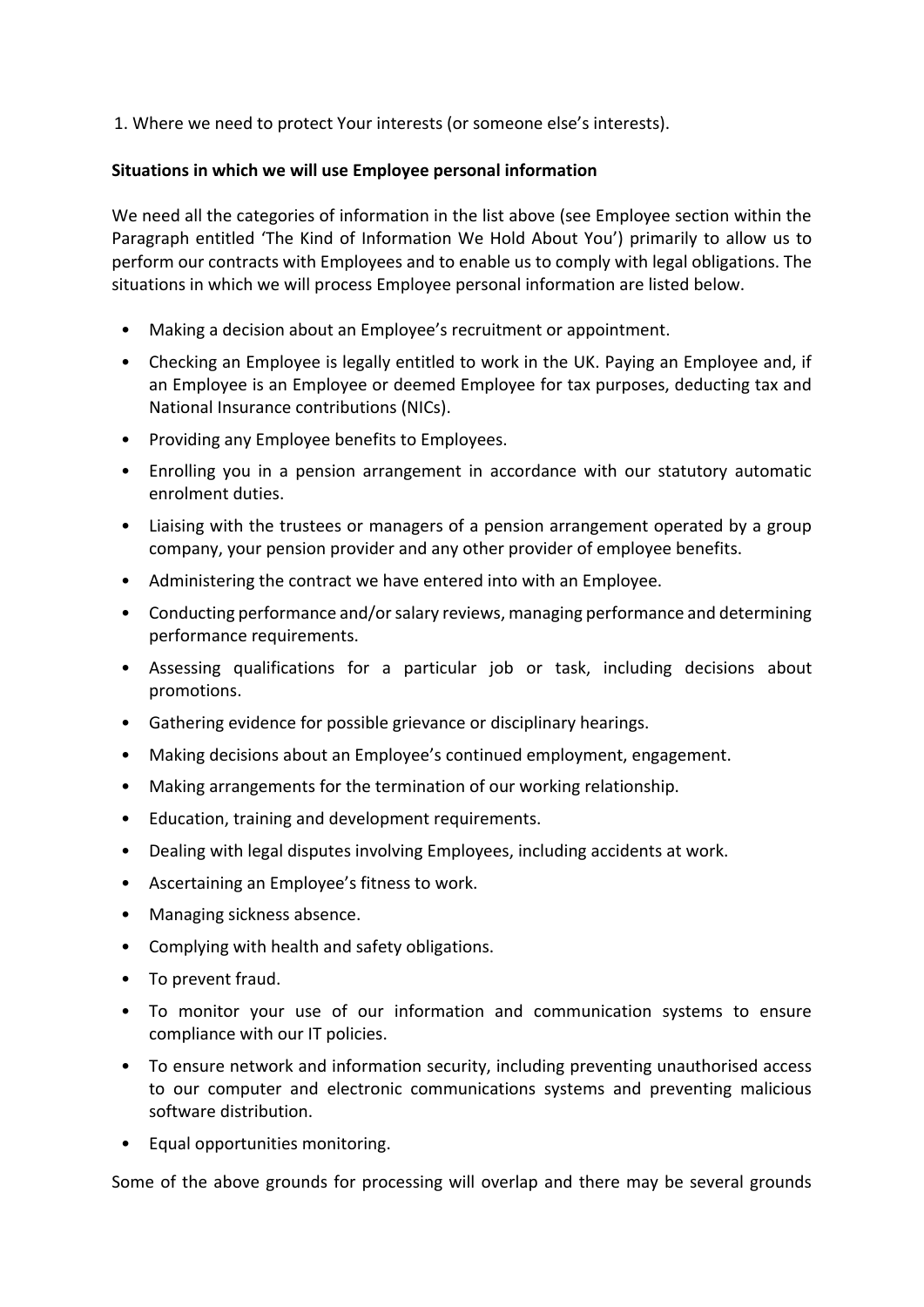which justify our use of an Employee's personal information.

## **Situations in which the Nursery will use personal information of Children**

We need all the categories of information in the list above (see Children section within the Paragraph entitled 'The Kind of Information We Hold About You') primarily to allow us to perform our obligations (including our legal obligations to Children. The situations in which we will process personal information of Children are listed below.

- Upon consent from the Parents, Personal Data of Children will be shared with schools for progression into the next stage of their education.
- Personal information of Children will be shared with local authorities without the consent of Parents where there is a situation where child protection is necessary.
- The personal information of Children will be shared with local authorities without the consent of Parents for funding purposes.
- Ofsted will be allowed access to the Nursery's systems to review child protection records.
	- To ensure we meet the needs of the Children
	- To enable the appropriate funding to be received
	- Report on a Child's progress whilst with the Nursery
	- To check safeguarding records
	- To check complaint records
	- To check attendance patterns are recorded
	- When a Child's Progress Report is given to its Parent in order for that Parent to pass the same Progress Report to a school for application or enrolment purposes

#### **Situations in which the Nursery will use personal information of Parents**

We need all the categories of information in the list above (see Parents section within the Paragraph entitled 'The Kind of Information we Hold About You') primarily to allow us to perform our contracts with Parents and to enable us to comply with legal obligations. The situations in which we will process personal information of Parents are listed below.

- The personal information of Parents will be shared with local authorities without the consent of Parents for funding purposes.
- To report on a Child's attendance
- To be able to contact a Parent or a Child's emergency contact about their Child
- To ensure nursery fees are paid

#### **If Employees and Parents fail to provide personal information**

If Employees and Parents fail to provide certain information when requested, we may not be able to perform the respective contracts we have entered into with Employees and Parents, or we may be prevented from complying with our respective legal obligations to Employees,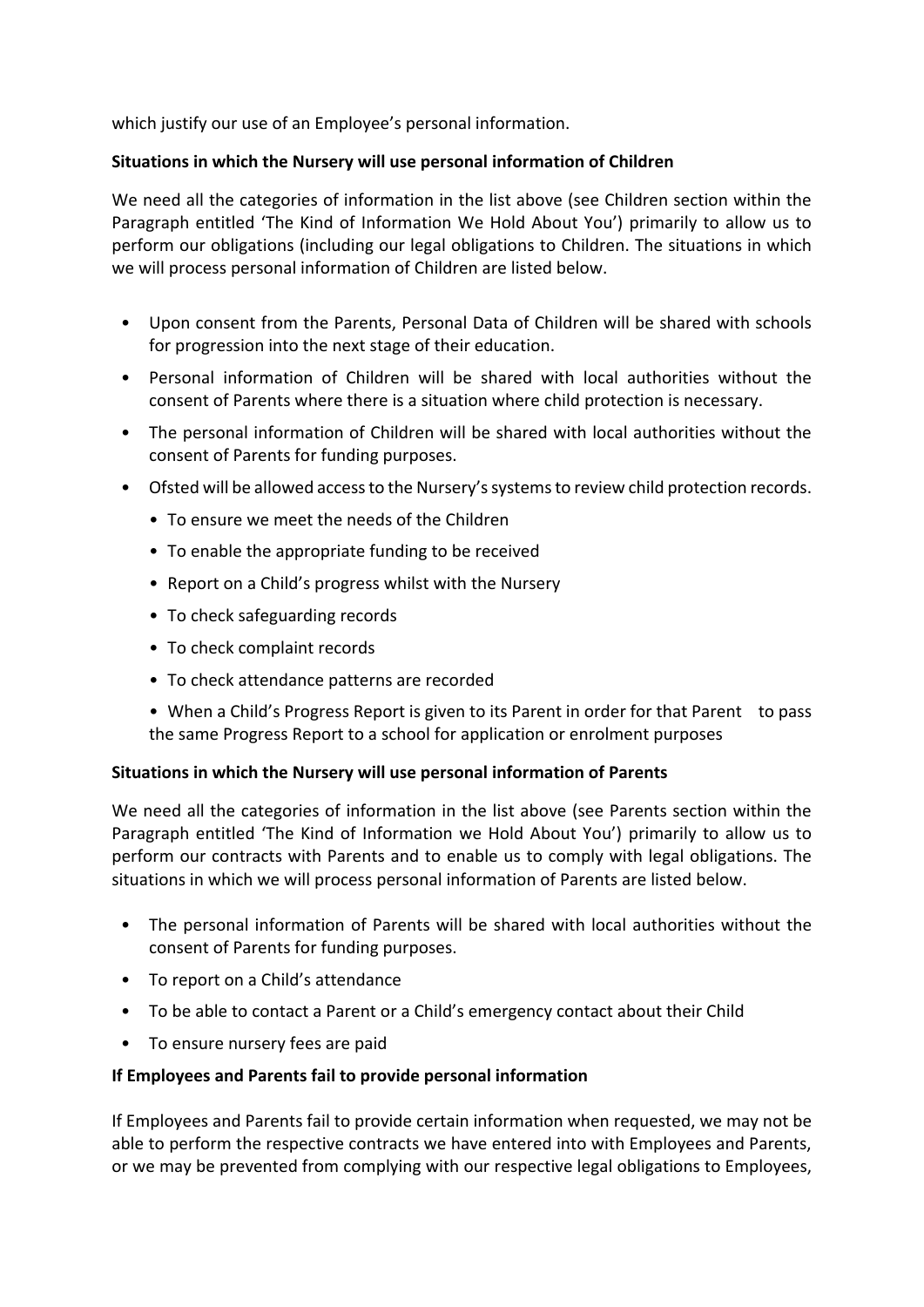Children and Parents.

# **Change of purpose**

We will only use Your personal information for the purposes for which we collected it, unless we reasonably consider that we need to use it for another reason and that reason is compatible with the original purpose. If we need to use Your personal information for an unrelated purpose, we will notify the Employee, Child or Parent, as is appropriate in the circumstances, and we will explain the legal basis which allows us to do so.

Please note that we may process an Employee's, a Child's or a Parent's personal information without their respective knowledge or consent, as relevant to the circumstances, in compliance with the above rules, where this is required or permitted by law.

# **HOW WE USE PARTICULARLY SENSITIVE PERSONAL INFORMATION**

"Special categories" of particularly sensitive personal information require higher levels of protection. We need to have further justification for collecting, storing and using this type of personal information. We have in place an appropriate policy document and safeguards which we are required by law to maintain when processing such data. We may process special categories of personal information in the following circumstances:

1. In limited circumstances, with Employee or Parent explicit written consent.

2. Where we need to carry out our legal obligations or exercise rights in connection with Employee employment.

3. Where it is needed in the public interest, such as for equal opportunities monitoring or in relation to our occupational pension scheme.

Less commonly, we may process this type of information where it is needed in relation to legal claims or where it is needed to protect an Employee, a Child or a Parents' interests (or someone else's interests) and the Employee, Child or Parent as is appropriate is not capable of giving consent, or where the Employee or Parent has already made the information public.

# **The Nursery's obligations as an employer**

We will use particularly sensitive personal information of Employees in the following ways:

- We will use information relating to leaves of absence, which may include sickness absence or family related leaves, to comply with employment and other laws.
- We will use information about the physical or mental health of an Employee, or their disability status, to ensure Employee health and safety in the workplace and to assess the fitness of Employees to work, to provide appropriate workplace adjustments, to monitor and manage sickness absence and to administer benefits including statutory maternity pay, statutory sick pay, pensions and permanent health insurance.
- We will use information about an Employee's race or national or ethnic origin, religious, philosophical or moral beliefs, or an Employee's sexual life or sexual orientation, to ensure meaningful equal opportunity monitoring and reporting.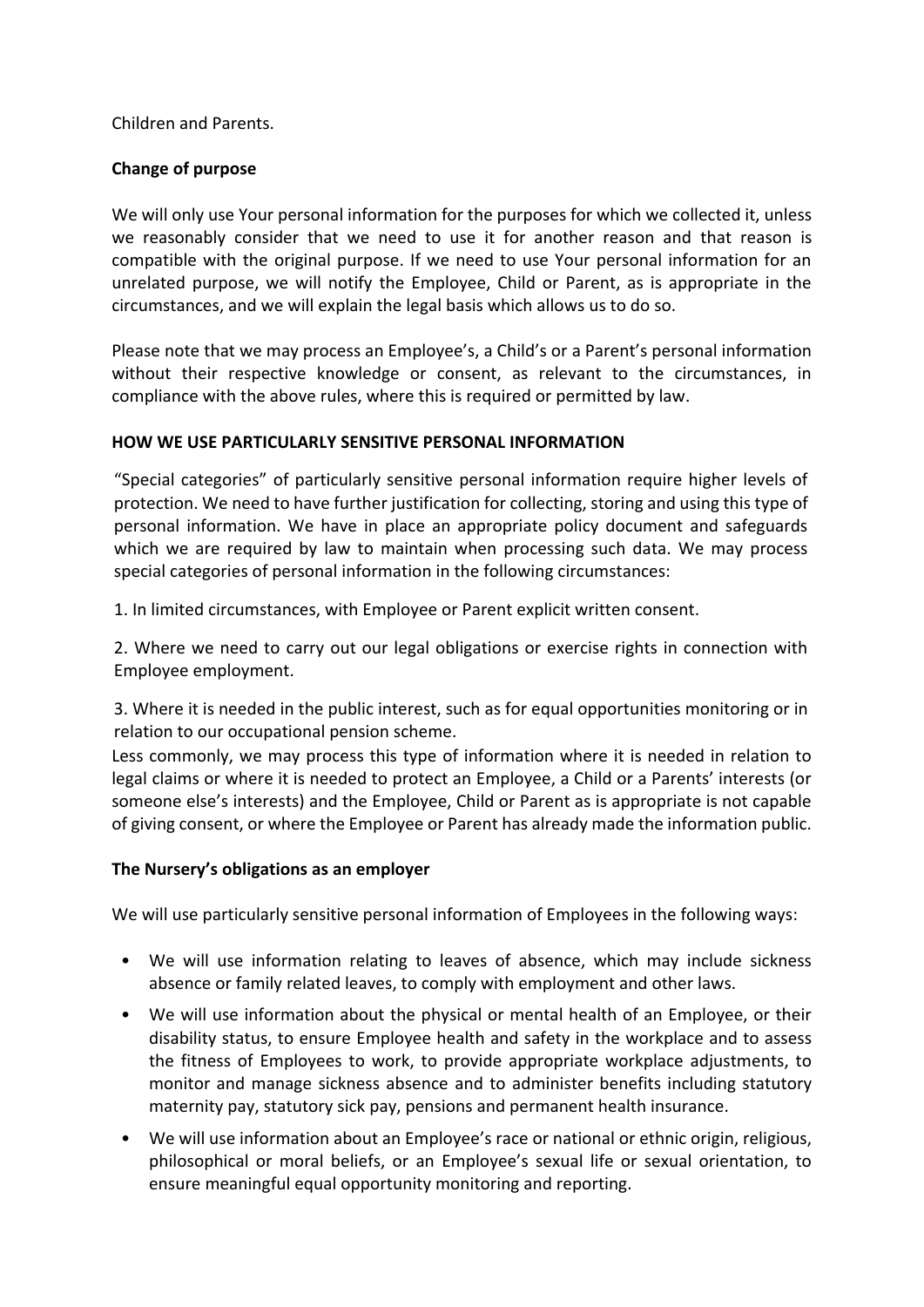## **Do we need Employee consent?**

We do not need the consent of Employees if we use special categories of personal information in accordance with our written policy to carry out our legal obligations or exercise specific rights in the field of employment law. In limited circumstances, we may approach Employees for their written consent to allow us to process certain particularly sensitive data. If we do so, we will provide Employees with full details of the information that we would like and the reason we need it, so that Employees can carefully consider whether they wish to consent. Employees should be aware that it is not a condition of their contract with the nursery that they agree to any request for consent from us.

# **INFORMATION ABOUT CRIMINAL CONVICTIONS**

We may only use information relating to criminal convictions where the law allows us to do so. This will usually be where such processing is necessary to carry out our obligations and provided we do so in line with our data protection policy.

Less commonly, we may use information relating to criminal convictions where it is necessary in relation to legal claims, where it is necessary to protect the interests of You (or someone else's interests) and You are not capable of giving your consent, or where an Employee or a Parent, as is relevant to the circumstances, has already made the information public.

We envisage that we will hold information about criminal convictions.

We will only collect information about criminal convictions if it is appropriate given the nature of the role and where we are legally able to do so, which includes but is not limited to Disclosure and Barring Service ("DBS") checks. Where appropriate, we will collect information about criminal convictions as part of the recruitment process or we may be notified of such information directly by you in the course of you working for us. We will use information about criminal convictions and offences in the following ways:

• To conduct a DBS check on each Employee, to record the date of the DBS check, the number of the DBS check and the name of the body conducting the DBS check.

We are allowed to use your personal information in this way to carry out our obligations. We have in place an appropriate policy and safeguards which we are required by law to maintain when processing such data.

# **AUTOMATED DECISION-MAKING**

Automated decision-making takes place when an electronic system uses personal information to make a decision without human intervention. We are allowed to use automated decision-making in the following circumstances:

1. Where we have notified Employees or Parents of the decision and given the Employee of the Parent as is appropriate 21 days to request a reconsideration.

2. Where it is necessary to perform the contract with an Employee or a Parent and appropriate measures are in place to safeguard the Employee's, the Child's or the Parent's rights as is appropriate.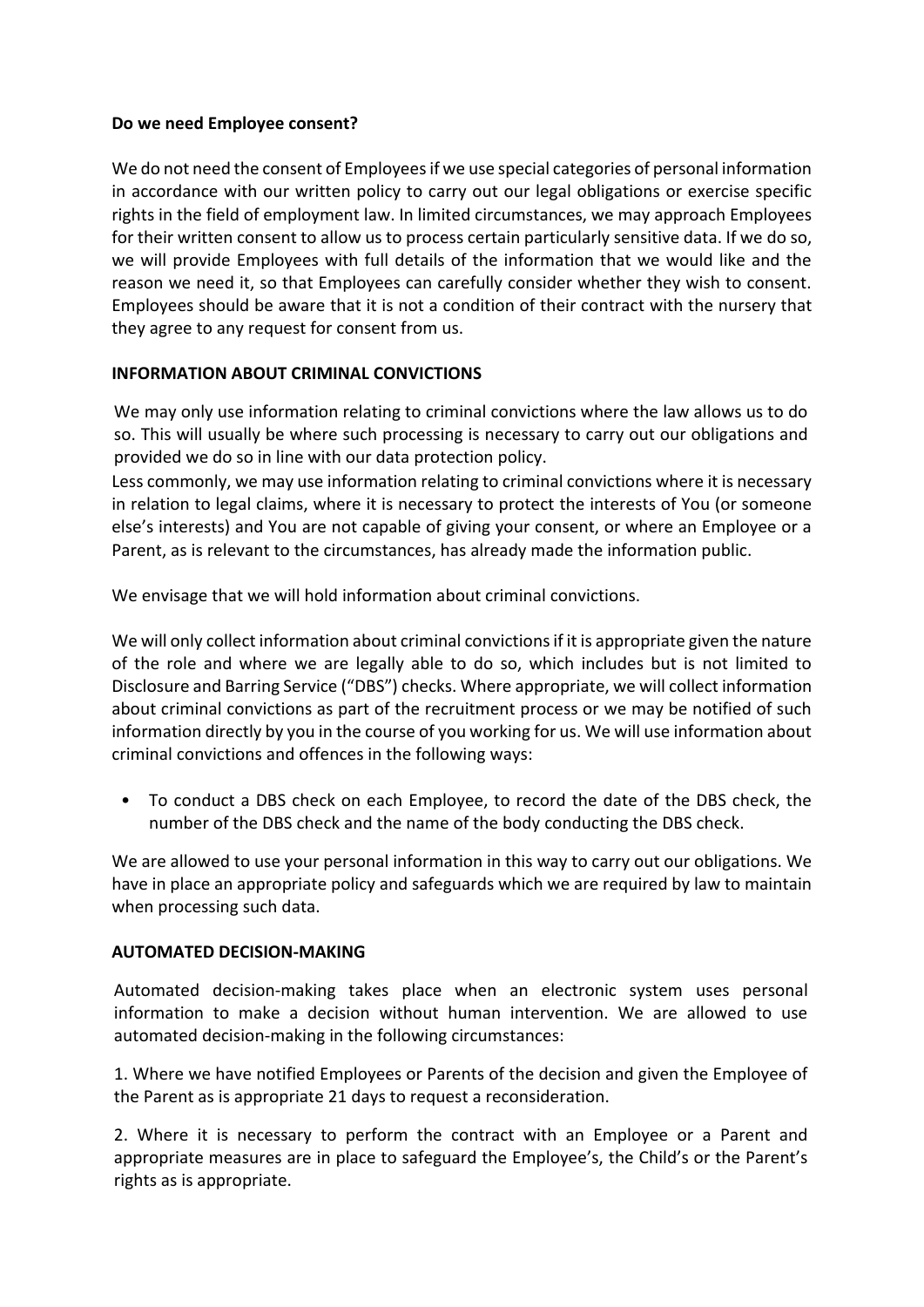3. In limited circumstances, with explicit written consent from the Employee or the Parent, as is appropriate, and where appropriate measures are in place to safeguard Employee or Parent rights.

If we make an automated decision on the basis of any particularly sensitive personal information, we must have either explicit written consent from an Employee or a Parent as is appropriate, or it must be justified in the public interest, and we must also put in place appropriate measures to safeguard an Employee or a Parents rights as is relevant in the circumstances.

You will not be subject to decisions that will have a significant impact on You based solely on automated decision-making, unless we have a lawful basis for doing so and we have notified the Employee or the Parent as is appropriate in the circumstances.

## **DATA SHARING**

We may have to share Employee, Child or Parent data with third parties, including third-party service providers and other entities in the group.

We require third parties to respect the security of Your data and to treat it in accordance with the law.

# **Why might the Nursery share Employee, Child or Parent personal information with third parties?**

We will share Your personal information with third parties where required by law, where it is necessary to administer the working relationship with You or where we have another legitimate interest in doing so.

# **Which third-party service providers process my personal information?**

"Third parties" includes third-party service providers (including contractors and designated agents), local authorities, regulatory bodies, schools and other entities within our group. The following third-party service providers process personal information about you for the following purposes:

- Local Authorities for funding, monitoring and safeguarding reasons (e.g. equal opportunities, uptake of funded hours and any child protection referral)
- Regulatory bodies for ensuring compliance and the safety and welfare of the children
- Schools to provide a successful transition by ensuring information about the child's progress and current level of development and interests are shared

We will share personal data regarding your participation in any pension arrangement operated by a group company with the trustees or scheme managers of the arrangement in connection with the administration of the arrangements.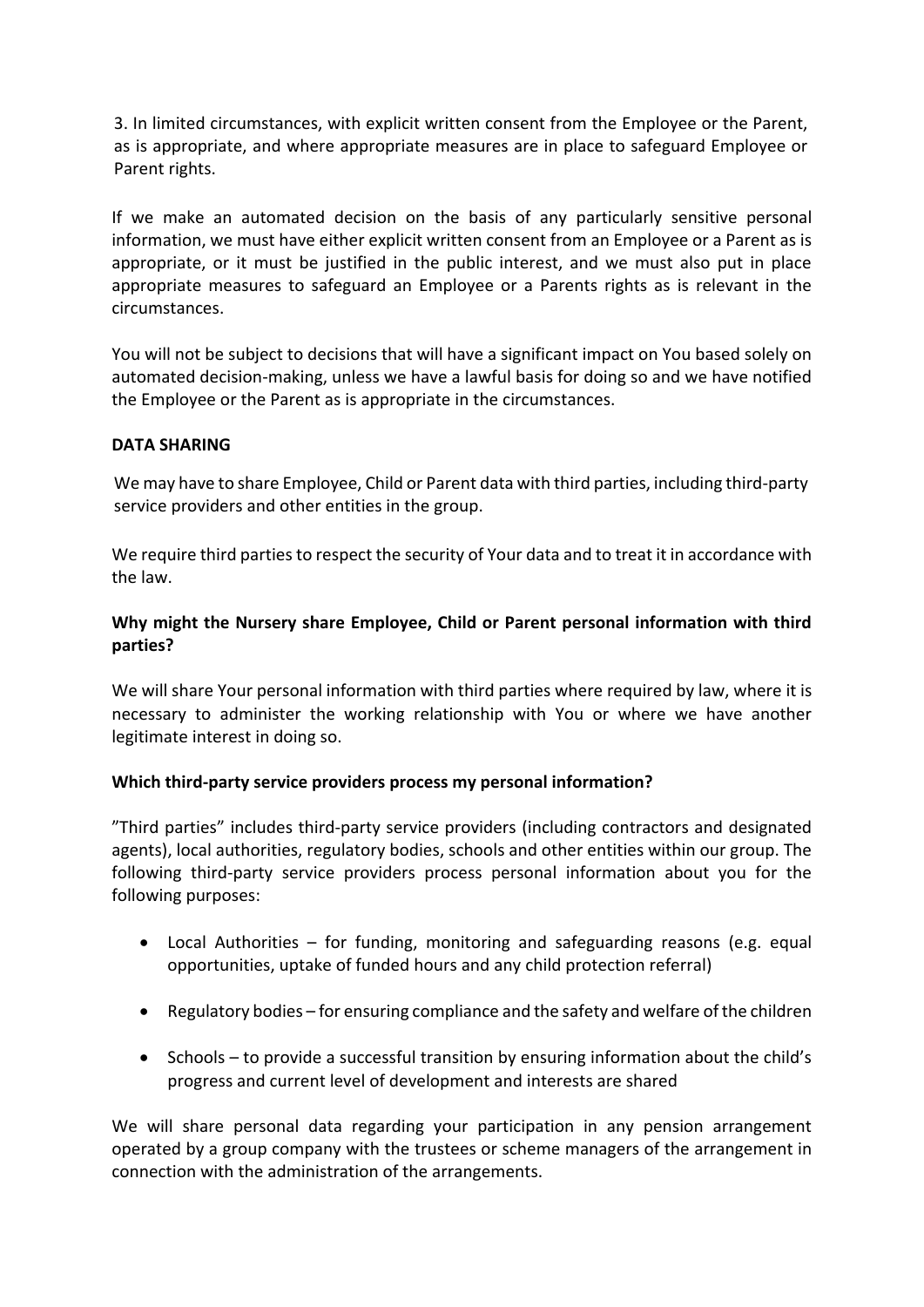# **How secure is my information with third-party service providers and other entities in our group?**

All our third-party service providers and other entities in the group are required to take appropriate security measures to protect Your personal information in line with our policies. We do not allow our third-party service providers to use Your personal data for their own purposes. We only permit them to process Your personal data for specified purposes and in accordance with our instructions.

## **When might you share my personal information with other entities in the group?**

We will share Your personal information with other entities in our group as part of our [DESCRIBE OTHER KNOWN ACTIVITIES].

## **What about other third parties?**

We may share Your personal information with other third parties, for example in the context of the possible sale or restructuring of the business. In this situation we will, so far as possible, share anonymised data with the other parties before the transaction completes. Once the transaction is completed, we will share Your personal data with the other parties if and to the extent required under the terms of the transaction.

We may also need to share Your personal information with a regulator or to otherwise comply with the law.

# **DATA RETENTION**

# **How long will you use my information for?**

We will only retain Your personal information for as long as necessary to fulfil the purposes we collected it for, including for the purposes of satisfying any legal, accounting, or reporting requirements. Details of retention periods for different aspects of your personal information are available in our retention policy which is available from the manager. To determine the appropriate retention period for personal data, we consider the amount, nature, and sensitivity of the personal data, the potential risk of harm from unauthorised use or disclosure of Your personal data, the purposes for which we process Your personal data and whether we can achieve those purposes through other means, and the applicable legal requirements.

In some circumstances we may anonymise Your personal information so that it can no longer be associated with You, in which case we may use such information without further notice to You. Once you are no longer an Employee, or a Child benefiting from the Nursery's services or a Parent, as is appropriate, we will retain and securely destroy your personal information in accordance with [our data retention policy **OR** applicable laws and regulations].

#### **RIGHTS OF ACCESS, CORRECTION, ERASURE, AND RESTRICTION**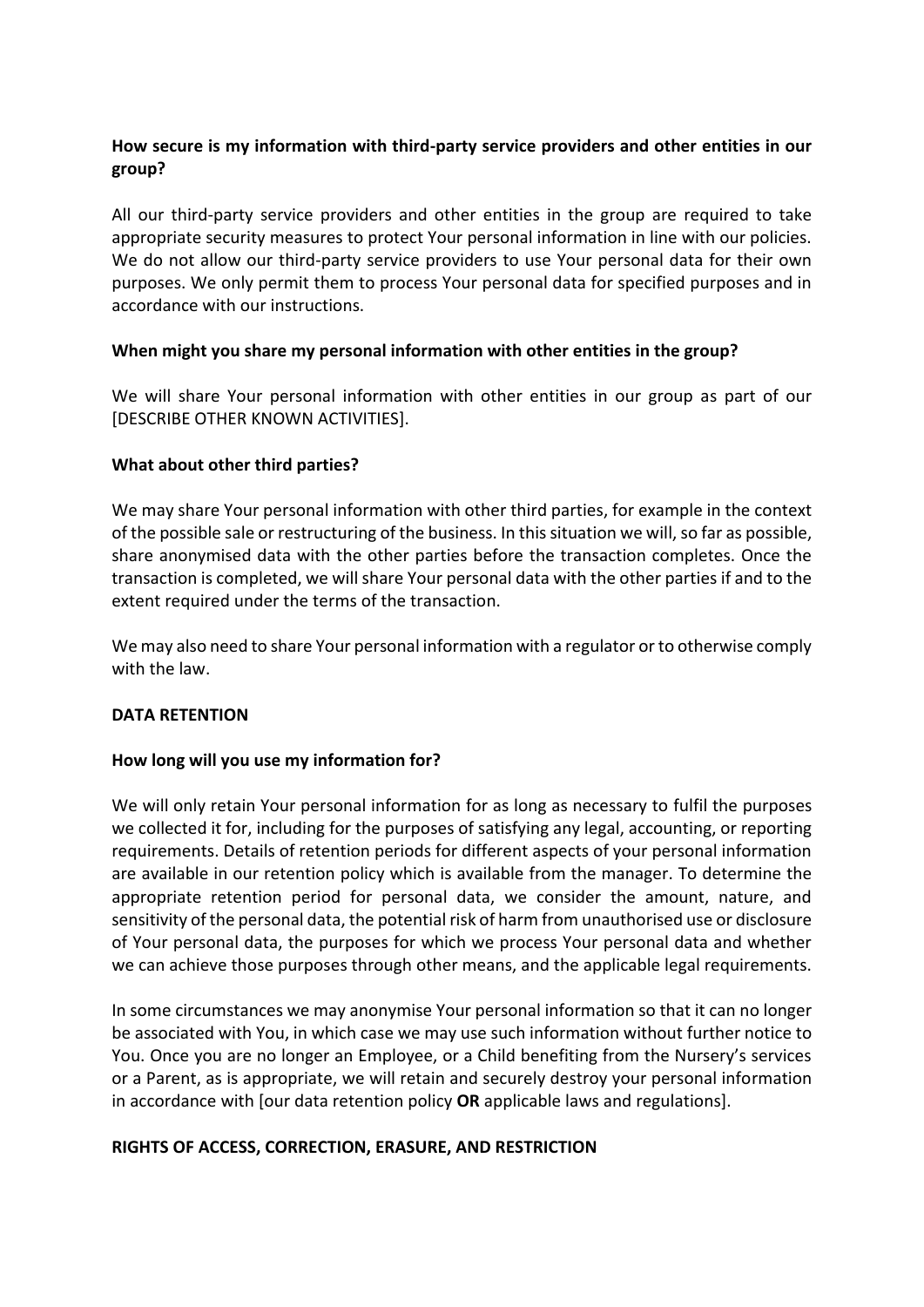## **Your duty to inform us of changes**

It is important that the personal information we hold about You is accurate and current. Please keep us informed if Your personal information changes during your working relationship with us.

## **Your rights in connection with personal information**

Under certain circumstances, by law You have the right to:

- **Request access** to Your personal information (commonly known as a "data subject access request"). This enables You to receive a copy of the personal information we hold about You and to check that we are lawfully processing it.
- **Request correction** of the personal information that we hold about You. This enables You to have any incomplete or inaccurate information we hold about You corrected.
- **Request erasure** of your personal information. This enables Employees or Parents to ask us to delete or remove personal information where there is no good reason for us continuing to process it. You also have the right to ask us to delete or remove Your personal information where You have exercised Your right to object to processing (see below).
- **Object to processing** of Your personal information where we are relying on a legitimate interest (or those of a third party) and there is something about Your particular situation which makes You want to object to processing on this ground. You also have the right to object where we are processing Your personal information for direct marketing purposes.
- **Request the restriction of processing** of Your personal information. This enables Employees or Parents, as is appropriate, to ask us to suspend the processing of personal information about You for example if You want us to establish its accuracy or the reason for processing it.
- **Request the transfer** of Your personal information to another party.

If You want to review, verify, correct or request erasure of Your personal information, object to the processing of Your personal data, or request that we transfer a copy of Your personal information to another party, please contact the manager in writing.

#### **No fee usually required**

You will not have to pay a fee to access Your personal information (or to exercise any of the other rights).

#### **What we may need from You**

We may need to request specific information from You to help us confirm your identity and ensure Your right to access the information (or to exercise any of Your other rights). This is another appropriate security measure to ensure that personal information is not disclosed to any person who has no right to receive it.